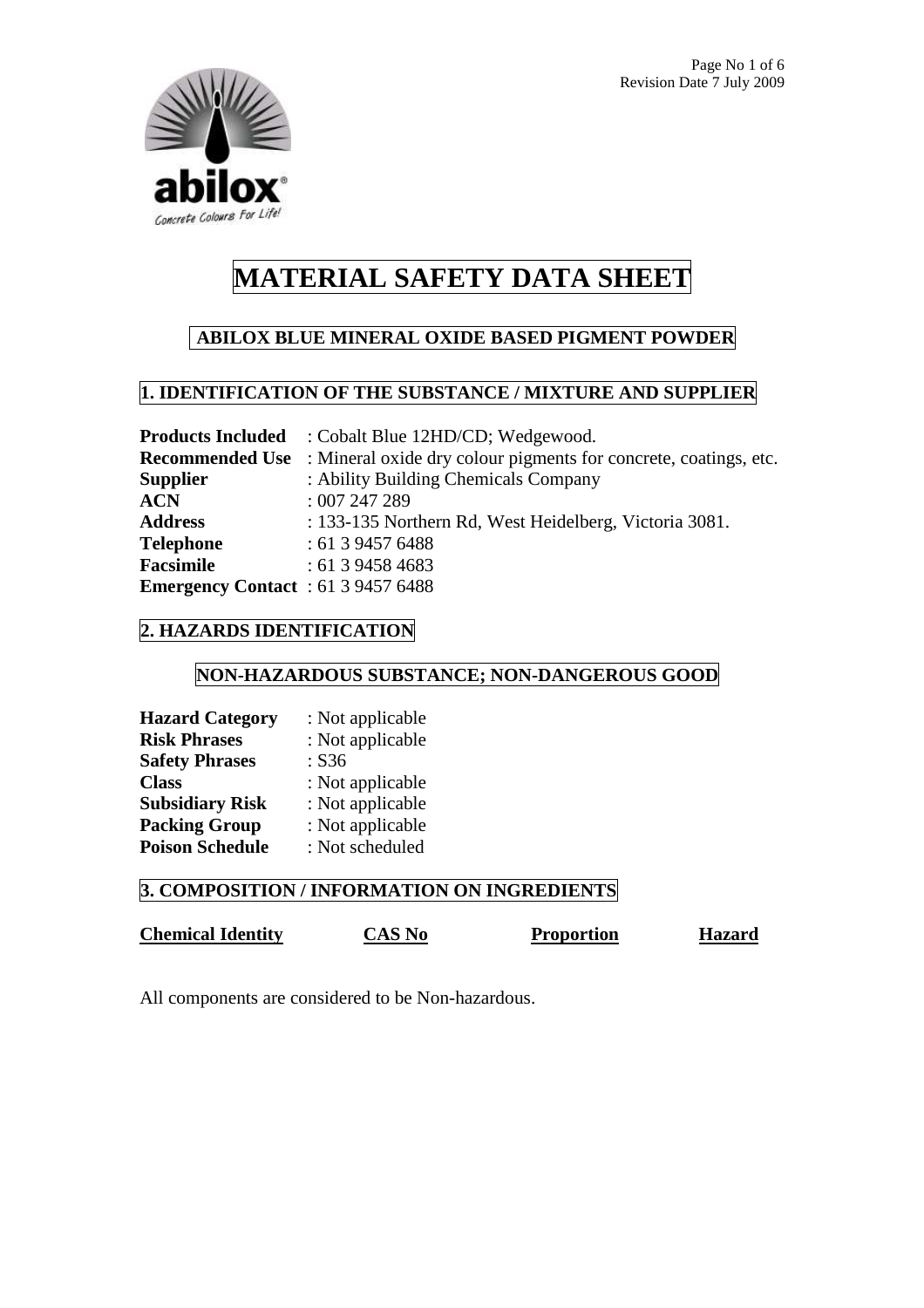### **ABILOX BLUE MINERAL OXIDE BASED PIGMENT POWDERS**

| 4. FIRST AID                |                                                                                                                                              |
|-----------------------------|----------------------------------------------------------------------------------------------------------------------------------------------|
| <b>Ingestion</b>            | : If swallowed and patient is conscious, wash out mouth with<br>water and drink several glasses of water or milk. DO NOT<br>induce vomiting. |
|                             | DO NOT give anything by mouth to unconscious patient.                                                                                        |
|                             | Seek medical attention if irritation or discomfort occurs                                                                                    |
| Eye                         | : Immediately flush with fresh water for at least 15 minutes.                                                                                |
|                             | Ensure adequate flushing by separating eyelids with fingers.                                                                                 |
|                             | Seek immediate medical attention.                                                                                                            |
| <b>Skin</b>                 | : Wash thoroughly with soapy water. Remove contaminated                                                                                      |
|                             | clothing and footwear and wash before reuse or storage.                                                                                      |
|                             | Seek medical attention if irritation or discomfort occurs.                                                                                   |
| <b>Inhalation</b>           | : Move immediately to fresh air and if necessary apply artificial                                                                            |
|                             | respiration. If breathing difficulty give oxygen.                                                                                            |
|                             | Seek medical attention if irritation or discomfort occurs.                                                                                   |
| <b>First Aid Facilities</b> | : Eyewash should be available in workplace.                                                                                                  |
| <b>Advice to Doctor</b>     | : Treat symptomatically.                                                                                                                     |

Poison Information centers in each State capital city can provide additional assistance for scheduled poisons. (Phone Australia 131 126)

### **5. FIRE FIGHTING MEASURES**

**Fire/explosion hazard**: Product is not flammable. **Fire Fighting advice** : Ensure use of SCBA units and full protective equipment to avoid contact with smoke or fumes. **Extinguishing Media**: Water spray, dry chemical, carbon dioxide or appropriate foam according to surrounding fire. **Decomposition Products**: May include carbon monoxide and dioxide (from small component organic compounds).

#### **6. ACCIDENTAL RELEASE MEASURES**

**Spills and disposal** : Ensure protective overalls, gloves and safety goggles are worn by cleanup personnel. Approved respirators if needed. Carefully sweep spillage together to allow collection. Avoid raising dust. Collect spillage into appropriately labeled containers for storage awaiting reuse or disposal via the local waste facility as per required legislation. Thoroughly wash the area with water to complete.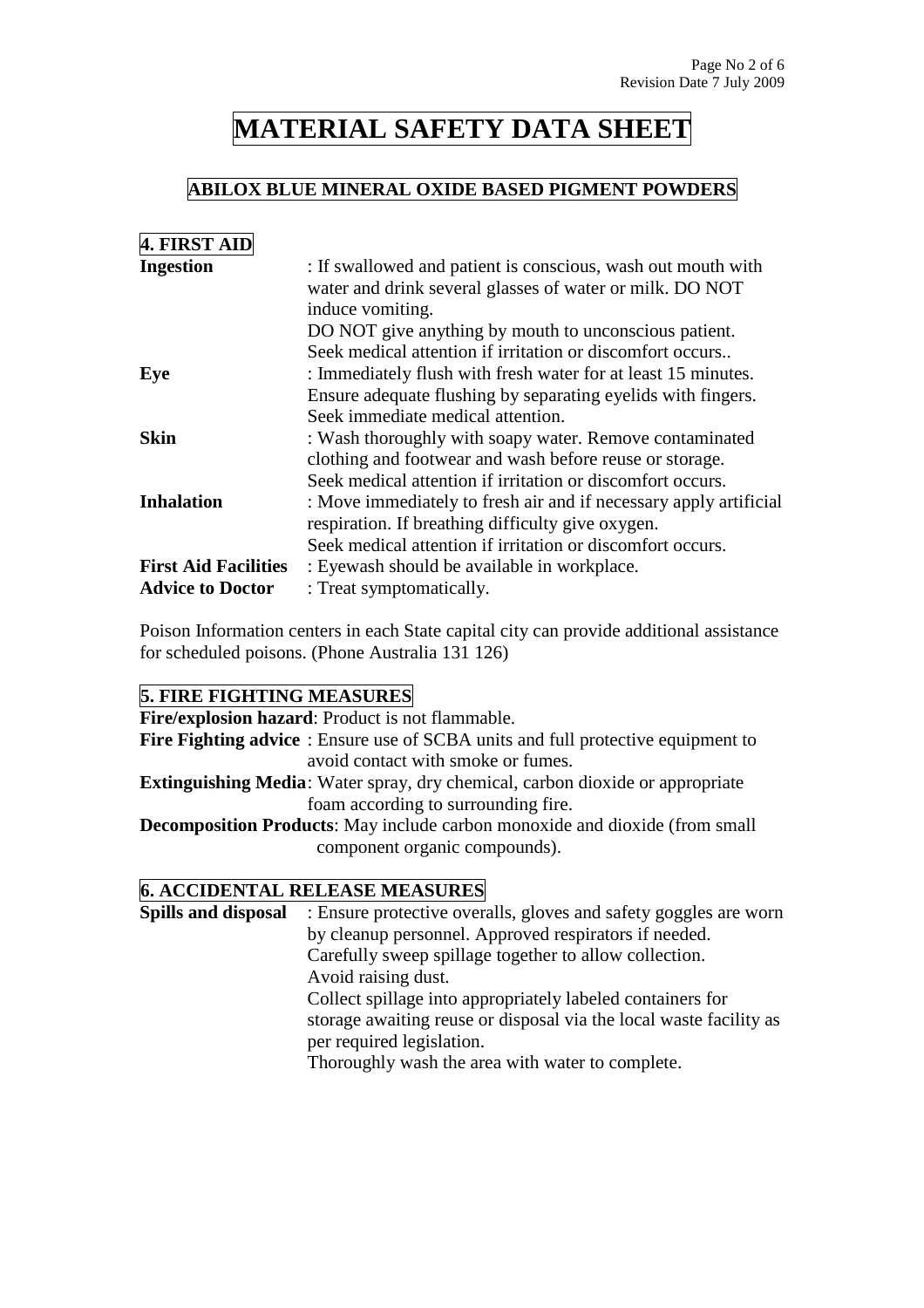## **ABILOX BLUE MINERAL OXIDE BASED PIGMENT POWDERS**

### **7.HANDLING AND TRANSPORT**

| <b>Safe Handling</b> | : Store product in a dry area                                        |
|----------------------|----------------------------------------------------------------------|
| <b>Information</b>   | and ensure all containers are sealed when not in use.                |
|                      | Refer to product label.                                              |
|                      | <b>Precautions for Use</b> : Only to be used as per recommended use. |

### **8.EXPOSURE CONTROLS AND PERSONAL PROTECTION**

| <b>Exposure Standards</b> : No specific airborne exposure standard set for this product   |
|-------------------------------------------------------------------------------------------|
| but we recommend a TLV = 10 mg/m <sup>3</sup> as for a nuisance dust.                     |
| <b>Engineering Controls:</b> Ensure effective ventilation (exhaust and/or natural) at the |
| workplace is adequate to avoid dust in the immediate vicinity.                            |
| <b>Personal Protection</b> : Wear full overalls, gloves and safety goggles when handling  |
| the product. Avoid skin and eye contact as well as inhalation.                            |
| Always wash hands before eating, drinking, smoking or using                               |
| the toilet.                                                                               |
| Wash any contaminated clothing or protective equipment                                    |
| before reuse or storage.                                                                  |

#### **9. PHYSICAL AND CHEMICAL PROPERTIES**

| Appearance                                | : Blue powder. No odour.                       |
|-------------------------------------------|------------------------------------------------|
| <b>Specific Gravity</b>                   | : Approx. $5$                                  |
| <b>Bulk Density</b>                       | : 800-1000 kg/m <sup>2</sup>                   |
| <b>Vapour Pressure</b>                    | : Not applicable                               |
| pH, $@50$ g/l                             | $: 5.5 - 8$                                    |
| <b>Boiling Point</b>                      | : Not applicable                               |
| <b>Melting Point</b>                      | $\therefore$ > 1000 <sup>o</sup> C (softening) |
| <b>Solubility</b>                         | : Insoluble in water.                          |
| <b>Flash Point</b>                        | : Not applicable                               |
| <b>Flammability Limits: Not flammable</b> |                                                |

### **10. STABILITY**

**Stability / Polymerisation**: Stable

**Incompatible materials** 

**and conditions** : Avoid contact with strong acids, alkalis and oxidizing agents.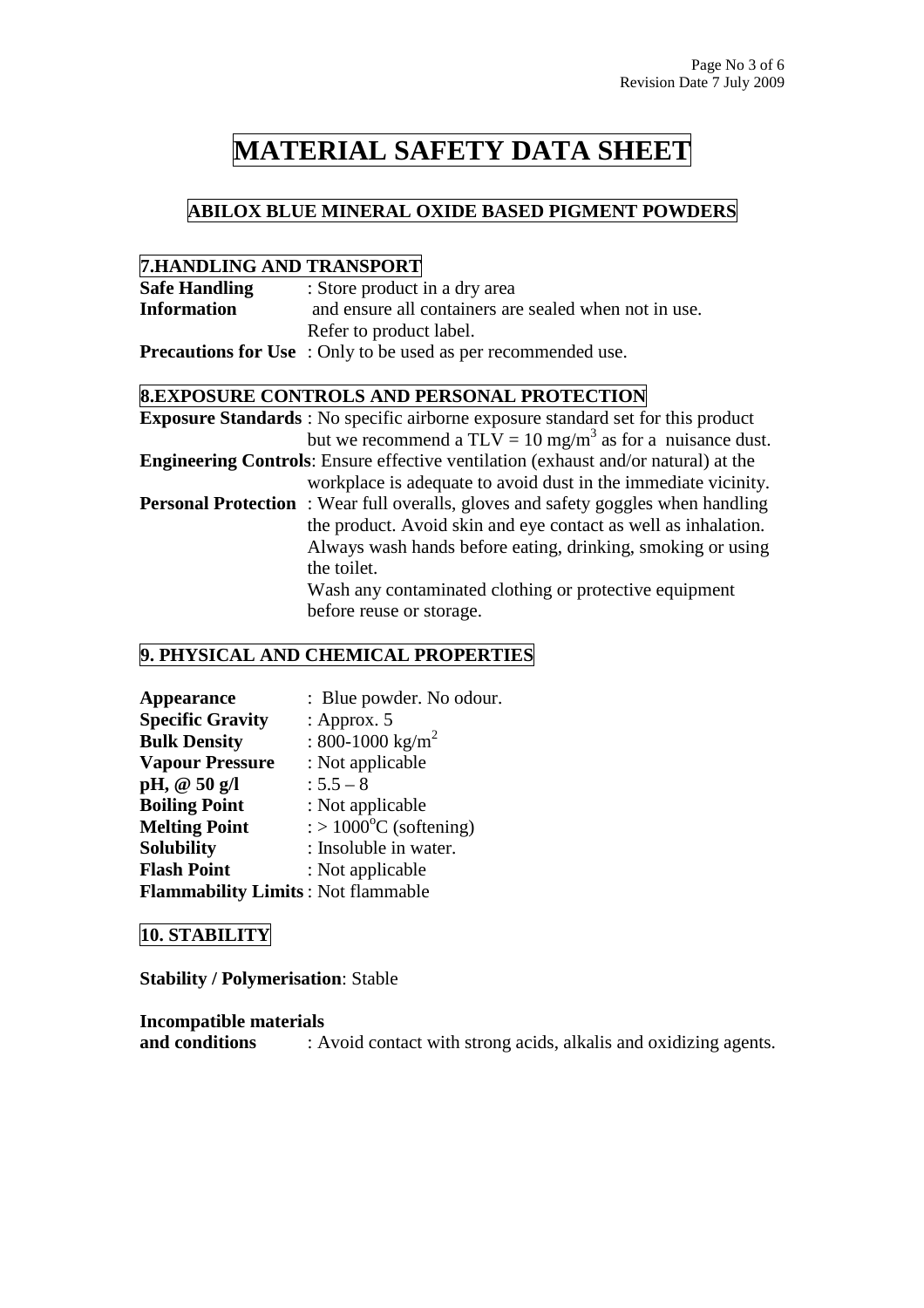### **ABILOX BLUE MINERAL OXIDE BASED PIGMENT POWDERS**

#### **11. Toxicological Information**

No adverse health effects are expected if the product is handled in accordance with this Safety Data Sheet and the product label.

Symptoms that may arise if the product is mishandled are –

#### **Acute Effects**:

| <b>Ingestion</b>  | : May cause gastro-intestinal upset with nausea, vomiting and diarrhea.             |
|-------------------|-------------------------------------------------------------------------------------|
| Eye               | : May cause irritation to the cornea with resulting redness and pain to             |
|                   | the eye. Physical damage may also occur due to particulate matter.                  |
| <b>Skin</b>       | : May cause mild irritation to the skin with prolonged contact.                     |
| <b>Inhalation</b> | : If dust inhaled, may cause irritation to the throat and respiratory tract         |
|                   | resulting in coughing and shortness of breath.                                      |
|                   | <b>Chronic Effects:</b> In humans symptoms of acute over exposure to cobalt include |
|                   | systemic effects flushing of face and ears, mild hypertension, rash,                |
|                   | and nerve deafness.                                                                 |
|                   |                                                                                     |
| Toxicology:       |                                                                                     |

 Product has not been tested but products of similar structure and Composition show LD50 Oral (Rat)  $>$  5000 mg/kg. No known carcinogenic, mutagenic or reproductive/developmental effects but it is considered that these materials have not been thoroughly investigated.

### **12. ECOLOGICAL INFORMATION**

**Environmental Fate** : Avoid contaminating waterways.

**Aquatic Toxicity** : No data available.

**Terrestrial Toxicity** : No data available.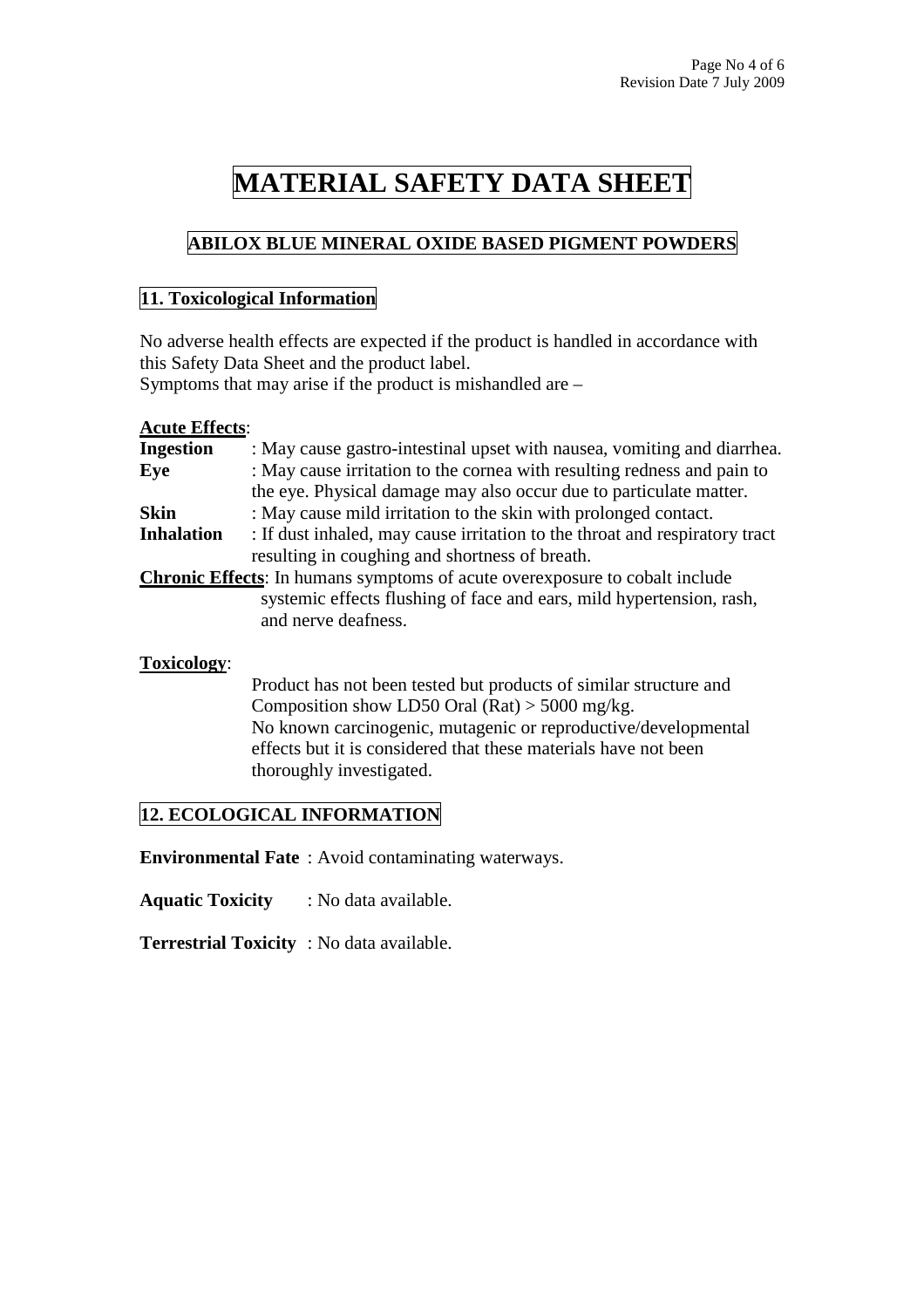## **ABILOX BLUE MINERAL OXIDE BASED PIGMENT POWDERS**

## **13. DISPOSAL CONSIDERATIONS**

Dispose of the product as per local regulations.

Ensure containers are effectively cleared of product and disposed of according to local authority requirements.

### **14. TRANSPORT INFORMATION**

Is not classified as a Dangerous Good by the Criteria of the Australian Dangerous Goods Code (ADG Code) for Transport by Road and Rail.

| <b>UN Number</b>                                   | : Not applicable |
|----------------------------------------------------|------------------|
| <b>Proper Shipping Name</b>                        | : Not applicable |
| <b>Class</b>                                       | : Not applicable |
| <b>Subsidiary Risk</b>                             | : Not applicable |
| <b>Packing Group</b>                               | : Not applicable |
| <b>Hazchem Code</b>                                | : Not applicable |
| <b>Segregation Dangerous Goods: Not applicable</b> |                  |

### **15. REGULATORY INFORMATION**

**Poison Schedule** : Not scheduled.